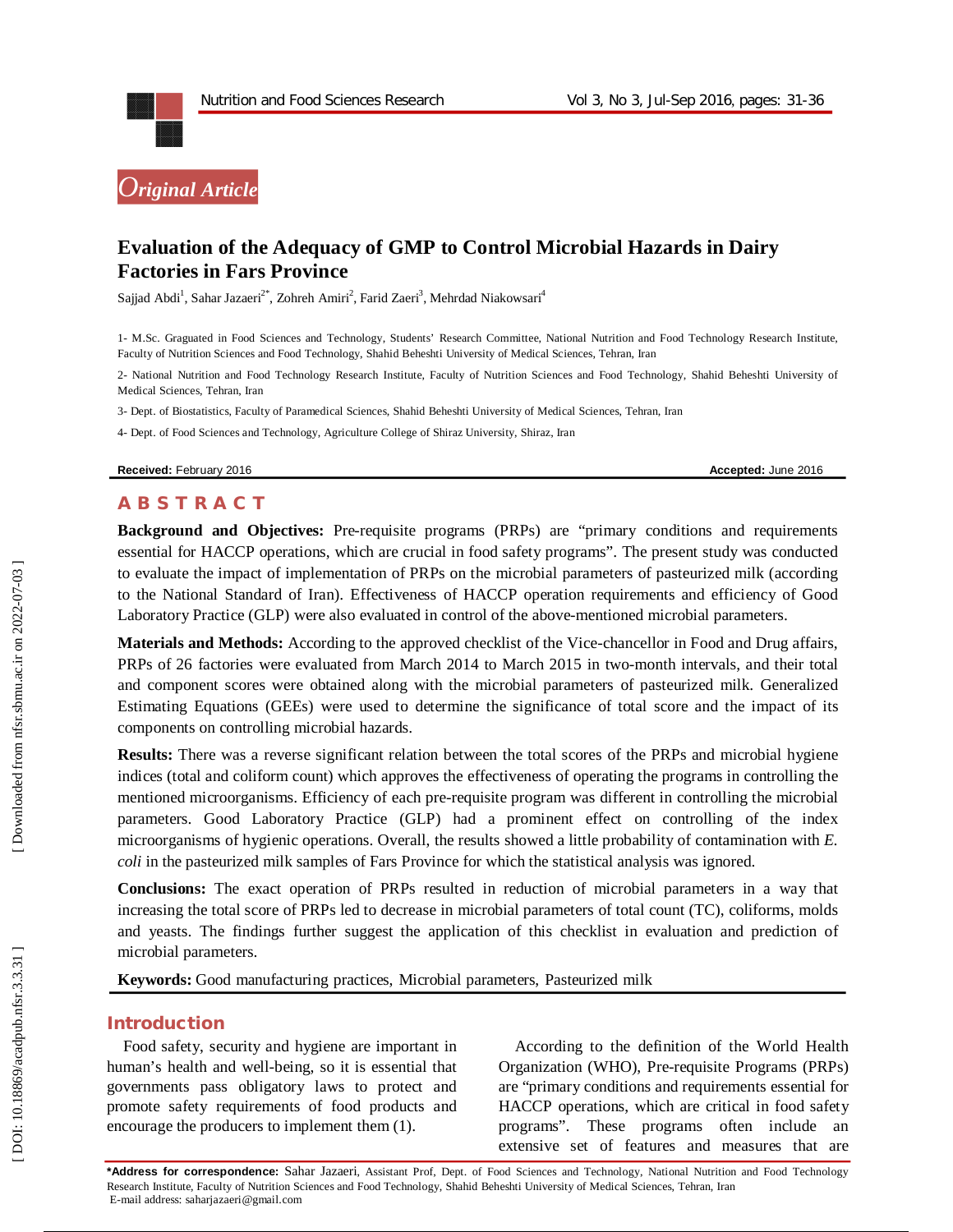preferably considered according to the process or product characteristics. Achieving these conditions reduces the risk of possible hazards (2). Microbial indicators are used to assess food safety and hygiene. Although achieving a zero threshold for all types of organisms is not possible under conditions of Good Manufacturing Process (GMP), the main purpose is the production of goods with the lowest number of microorganisms (3). In Iran, microbial indicator organisms such as bacterial total count, coliform count and E. coli are used to assess the safety of pasteurized milk (4). In most countries, microbial indices are applied for evaluation of food safety programs. Fewer pathogenic microbes and low contamination index indicate the effectiveness and proper implementation of food safety management programs (5). For instance, the presence of gram negative bacteria in pasteurized products like milk, cream and yogurt indicates cross -contamination or leakage of contaminated water into the milk, and other unsanitary conditions (6). In addition to the safety assessment of food consumption, the number of pathogenic microbes and contamination indices represent the effectiveness and implementation of food safety management programs (PRPs, HACCP and ISO22000) as well. Currently, the Ministry of Health's Food and Drug Organization, evaluates GMP to assess its risk identification and monitors Food control laboratories and production units such as dairy products in Fars Province by using a "checklist to evaluate a PRP for food and beverage production units" (accepted checklist). The checklist has 34 sections (total of 1000 points); each section consists of rated audit components including several subunits).

In this study, we used the above mentioned checklist to obtain relations between implementing the PRPs and controlling the microbial parameters in pasteurized milk. Additionally, this is the first time that this official checklist is evaluated in the country.

## **Material s and Methods**

**Samples :** The production units and samples of pasteurized milk were selected based on the following factors:

- 1 . These products are susceptible to spoilage. They need to be kept at the refrigerator temperature (7, 8), and the inadequacy of the PRPs can cause cross contamination and product spoilage.
- 2 . The production units were active during the experiments and were not closed.
- 3 . Selected installations include small, medium and large manufacturing units.

4 . One of the PRPs is assessment of the suppliers, so the milk delivered to the factory should not have more than  $10*10$ <sup>5</sup> total count.

Production capacity of units under study varied according to Table 1. They were divided into three categories of small factories with daily milk production up to 15 tons, medium factories with the average milk production of more than 15 and up to 50 tons daily, and large factories with more than 50 tons of daily milk production.

| Table 1. Factories under study |  |
|--------------------------------|--|
|--------------------------------|--|

| Daily milk production<br>(Ton/day) | Scale  | Number | Percentage |
|------------------------------------|--------|--------|------------|
| Up to 15 tons                      | Small  | 15     | 57.7       |
| $15$ to $50$ tons                  | Medium |        | 26.9       |
| 50 tons and more                   | Large  |        | 15.4       |
| Total                              |        | 26     | 100        |

**Material:** The PRPs' assessment checklist approved by the Food and Drug Administration (FDA) was used in this study: the checklist includes 34 audits as follows: 1) The area around the plant (20), 2) Construction equipment (55) 3) Plant layout (40), 4) Doors (20), 5) Windows (25), 6) Floor (20), 7) Walls (25), 8) Ceiling (15), 9) Sewerage (16), 10) Lighting (6), 11) Ventilation (25), 12) Water treatment plants (25), 13) Water Treatment (31), 14) Toilets (48), 15) Welfare services (17), 16) Workers hygiene (45), 17) Capabilities of personal hygiene (20), 18) Warehouse/refrigerator/oven (78), 19) Parts manufacturing (84), 20) Control of insects and rodents (14), 21) Washing/disinfection/cleaning (33), 22) Maintenance (11), 23) Conditions of technical attendant (30), 24) Labeling system (10), 25) Identification and tracking (30), 26) Customer complaints (20), 27) Call (20), 28) Risk identification and monitoring (47), 29) Training (15), 30) Suppliers (35), 31) Communication within and outside the organization (16), 32) Research and development (10), 33) Quality management certificate (20), and 34) Inspection and testing (74). The audit consists of several components that make up the total score of the audit. In the end, the final total score of the audit formed "total points of prerequisite programs". It is to be noted that the checklist combined with GMP (Good Manufacturing Practice), GLP (Good Laboratory Practice), HACCP (Hazard Analysis of Critical Control Point) and Institutional Relations are collectively called "Prerequisite Programs of Food and Beverage Units" to evaluate PRPs for monitoring and inspecting the production units, which have been implemented in the country since 2010.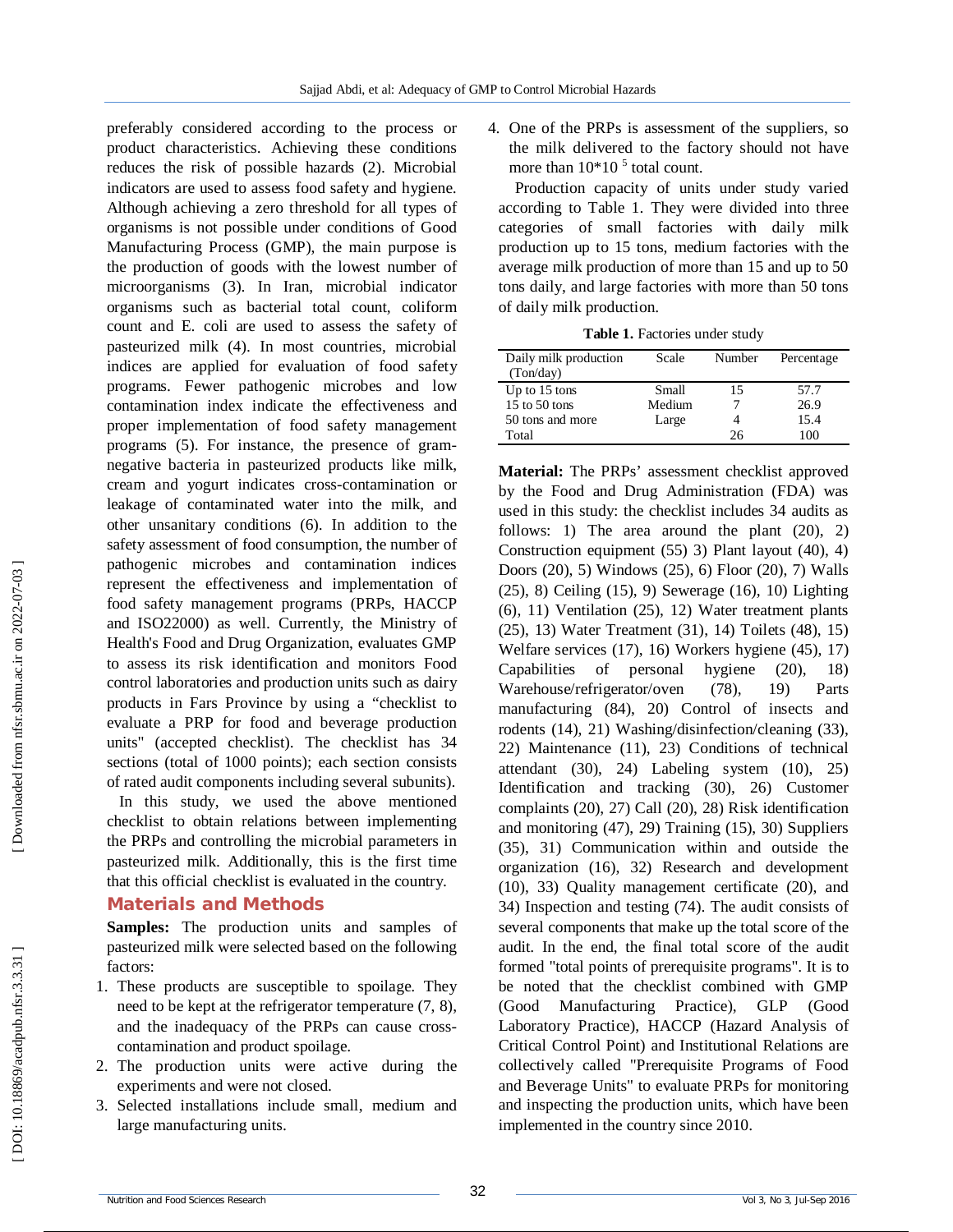Pasteurized milk microbial tests were conducted by the Food and Drug Reference Laboratory: These tests were carried out according to the Iranian National Standard No. 2406 (Microbiology of milk and its products -features) by measuring the biological parameters listed in Table 2 (4).

**Operational description of the work:** First, the inspectors of Food and Drug Deputy of Shiraz Medical University audited the PRPs during March 2014 -March 2015 in every two -month period (6 times a year), and scored all 34 sections of the PRPs. Each part consisted of several parameters, and total scores showed the score of each parameter during each step of the audit. Sampling of the production units was conducted, and the samples were sent to the reference laboratory of Food and Drug Deputy of Shiraz Medical School in less than one hour under controlled temperature; then the results of microbial tests for pasteurized milk were collected. According to the standard, microbiological properties of milk per milliliter or gram product must be in accordance with those given in Table 2.

**Table 2 .** Microbial specifications of pasteurized milk (4)

| Parameters  | Pasteurized milk      |
|-------------|-----------------------|
| Total count | Max $7/5 \times 10^4$ |
| Coliforms   | 10                    |
| E.Coli      |                       |

**Statistical analysis :** In addition to studying the significance of the relationship between microbial parameters and total score of PRPs, marginal modeling method or GEE (Generalized Estimating Equations) was used to evaluate the impact of each auditing section on controlling the microbial hazards.

Estimate  $(\beta)$  of this method indicates the change of dependent variable per unit change in the independent variable. Correlations between different repeats were checked, and since there was no particular structure, so the unstructured correlation was used. there was no missing responses in variable response amounts during the time.

## **Results**

**The relationship between scores of prerequisite programs and the total count (TC) of microorganisms in pasteurized milk :** There was a reverse significant relationship between the total score of PRPs and the total count of microorganisms in milk (P<0.001) so that for every unit increase in the total scores of PRPs, the total count of microorganisms in the pasteurized milk reduced to 9340 CFU/ml.

**The relationship between the scores of PRPs and coliform count in pasteurized milk :** There was a significant relationship between the total scores of prerequisite PRPs and coliform number in the pasteurized milk (001/0> P) so that for every unit increase in the total scores of PRPs, there was a 1.61 CFU/ml decline on the coliform counts in pasteurized milk.

**The relationship between the scores of PRPs and coliform count in pasteurized milk :** There was a significant relationship between the total scores of prerequisite PRPs and coliform number in the pasteurized milk (001/0> P) so that for every unit increase in the total scores of PRPs, there was a 1.61 CFU/ml decline on the coliform counts in pasteurized milk.

**Table 3.** Results of the side model of relationship between the total scores perquisite programs and the total count in pasteurized milk

| Audit item                          | P-value | Estimate (CFU/ml)     | <b>SE</b> |
|-------------------------------------|---------|-----------------------|-----------|
| Total score                         | < 0.001 | $-9.34 \times 10^{3}$ | 1998.85   |
| Identifying and traceability        | 0.002   | $-8.81 \times 10^{3}$ | 2792.05   |
| Wash out, cleaning and disinfection | 0.008   | $-8.68 \times 10^{3}$ | 3297.64   |
| W.C.                                | 0.005   | $-8.34 \times 10^{3}$ | 416.20    |
| Costumer complain                   | 0.001   | $-7.85 \times 10^3$   | 2295.70   |
| Storage/Refrigerator/Incubator      | < 0.001 | $-7.21 \times 10^3$   | 1990.90   |
| Hazard analysis and monitoring      | 0.001   | $-7.03 \times 10^3$   | 2033.36   |
| Research & Development              | 0.002   | $-6.78 \times 10^3$   | 2229.68   |
| Production and processing areas     | 0.009   | $-6.70\times10^{3}$   | 2564.67   |
| Personal hygiene abilities          | 0.006   | $-6.68\times10^{3}$   | 2451.17   |
| Inspection and laboratory           | 0.002   | $-6.62\times10^{3}$   | 2161.03   |
| Pest control                        | 0.002   | $-6.61 \times 10^3$   | 2084.46   |
| Recall                              | 0.008   | $-6.50 \times 10^3$   | 2442.87   |
| Training                            | 0.20    | $-6.28 \times 10^3$   | 2691.16   |
| Structural facility                 | 0.026   | $-6.14 \times 10^3$   | 2761.70   |
| Supplier                            | 0.028   | $-6.04 \times 10^{3}$ | 2755.54   |
| Labeling                            | 0.026   | $-4.34 \times 10^3$   | 1955.10   |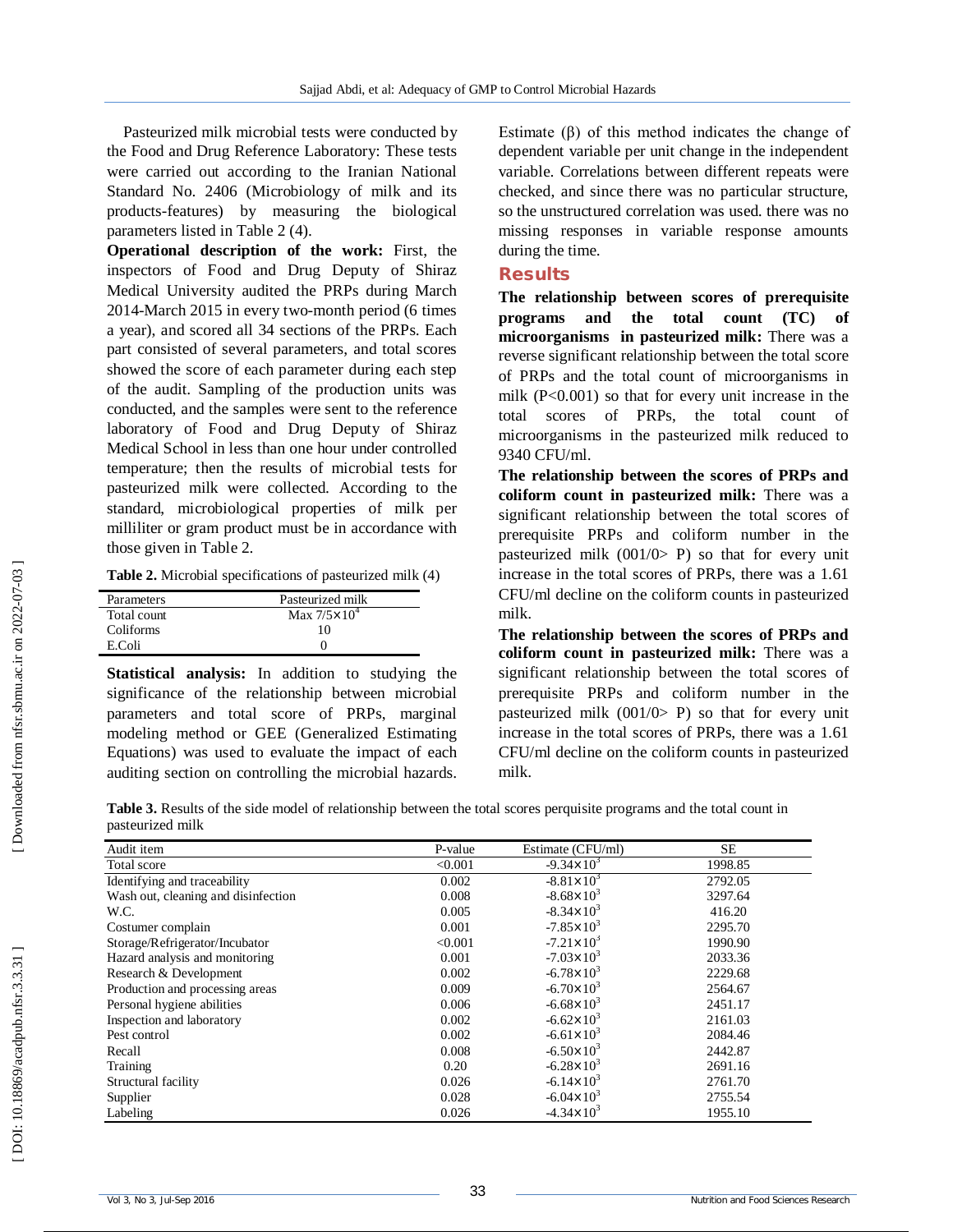|  | <b>Table 4.</b> Results of the side model of relationship between the total score of PRPs and coliform count in the pasteurized milk |  |
|--|--------------------------------------------------------------------------------------------------------------------------------------|--|
|--|--------------------------------------------------------------------------------------------------------------------------------------|--|

| Audit item                          | P-value | Estimate              | <b>SE</b> |
|-------------------------------------|---------|-----------------------|-----------|
|                                     |         | (CFU/ml)              |           |
| Total score                         | 0.013   | $-1.61 \times 10^{0}$ | 0.14      |
| Hazard analysis and monitoring      | < 0.001 | $-1.55 \times 10^{0}$ | 0.29      |
| W.C.                                | < 0.001 | $-1.54\times10^{0}$   | 0.32      |
| Pest control                        | < 0.001 | $-1.34 \times 10^{0}$ | 0.18      |
| Production and processing areas     | < 0.001 | $-1.30\times10^{0}$   | 0.24      |
| Inspection and laboratory           | < 0.001 | $-1.29\times10^{0}$   | 0.23      |
| Supplier                            | < 0.001 | $-1.26 \times 10^{0}$ | 0.21      |
| Research & Development              | < 0.001 | $-1.21 \times 10^{0}$ | 0.27      |
| Training                            | 0.002   | $-1.21 \times 10^{0}$ | 0.38      |
| Wash out, cleaning and disinfection | < 0.001 | $-1.07\times10^{0}$   | 0.23      |
| Ventilation                         | 0.021   | $-1.07\times10^{0}$   | 0.46      |
| Storage/Refrigerator/Incubator      | < 0.001 | $-1.04\times10^{0}$   | 0.25      |
| Identifying and traceability        | 0.008   | $-1.02 \times 10^{0}$ | 0.38      |
| Waste treatment                     | < 0.001 | $-0.95 \times 10^{0}$ | 0.25      |
| Personal hygiene                    | 0.012   | $-0.76 \times 10^{0}$ | 0.30      |
| Windows                             | 0.025   | $-0.74 \times 10^{0}$ | 0.33      |
| Soil                                | 0.034   | $-0.62\times10^{0}$   | 0.29      |
| Labeling                            | 0.030   | $-0.62 \times 10^{0}$ | 0.28      |
| welfare services                    | 0.047   | $-0.61 \times 10^{0}$ | 0.30      |
| Structural facility                 | 0.042   | $-0.55 \times 10^{0}$ | 0.27      |

## **Discussion**

**The relationship between the total scores of PRPs and the total count (TC) of microorganisms in pasteurized milk:** Generally, pasteurized milk spoilage is the result of contamination after pasteurization caused by Psychrotrophic Gram negative and rod-shaped bacteria, such as Pseudomonas, Alcaligenes, Acinetobacter and Psychsobacter (3). In order to prepare a safe dairy product, all hygienic points including GHP, GLP and GMP programs should be considered from milk production to consumption (9 -11). There is a highly significant correlation between total score of PRPs of approved checklist that includes good manufacturing, laboratory and health and total count of microorganisms in both pasteurized milk and cream products (P<0.001); this indicates that microbial quality of the product depends on implementation of the above -mentioned programs.

As can be seen in Table 3, out of the 34 auditing sections, 19 cases (57%) had negative correlation (P<0.05) with the total count of microorganisms in pasteurized milk. This result is consistent with the that of other studies, Smigic and colleagues (2012) showed that before the establishment of PRPs and HACCP in milk producing farms, more than 55% of the milk received from the farms to dairy factories were of grade 3 milks and only 35% of them were in the group of high -quality grade; however, after settling PRPs and HACCP, this amount reached to 53%, and amount of grade 3 milk declined to 20.3%. The results indicated the role of improving PRPs in farms, milk collection centers and milk transport

vehicles, on the one hand, and raising the awareness of farmers through training, in improving the quality of raw milk on the other. In the case of pasteurized milk, similar results were obtained and after implementing the PRPs, the total count of microorganisms decreased to 2 -3 CFU/ml (20) because implementation of prerequisite programs such as washing, cleaning, disinfection and staff hygiene could prevent cross -contamination of the pasteurized milk, too (10). The present study demonstrated that the total count of microorganisms in pasteurized milk was affected by "identification and tracing", "washing, cleaning and disinfection", "toilets", "structural facilities" and "training". For example, for every unit increase in PRPs for washing, cleaning and disinfection, the total count of microorganisms decreased to 8689 CFU/ml (P<0.05).

Pasteurized milk with high bacterial load (200000 CFU/ml) was observed among the samples. By examining the sources of raw milk supply of this unit, it was identified that there were drawbacks in the milking parlor so that when the cows entered the milking parlor, their teats were dirty; the udders were washed down but they were not dried out before being connected to the milking machine. This provides a moist environment full of germs and microbes that enter the milk tank. These agents can increase the total count of microorganisms, as confirms by the results of the present study.

**Relationship between the scores of PRPs and coliform count of pasteurized milk :** Some factors affecting the amount of coliforms in pasteurized milk

 [\[ DOI: 10.18869/acadpub.nfsr.3.3.31 \]](http://dx.doi.org/10.18869/acadpub.nfsr.3.3.31) 

DOI: 10.18869/acadpub.nfsr.3.3.31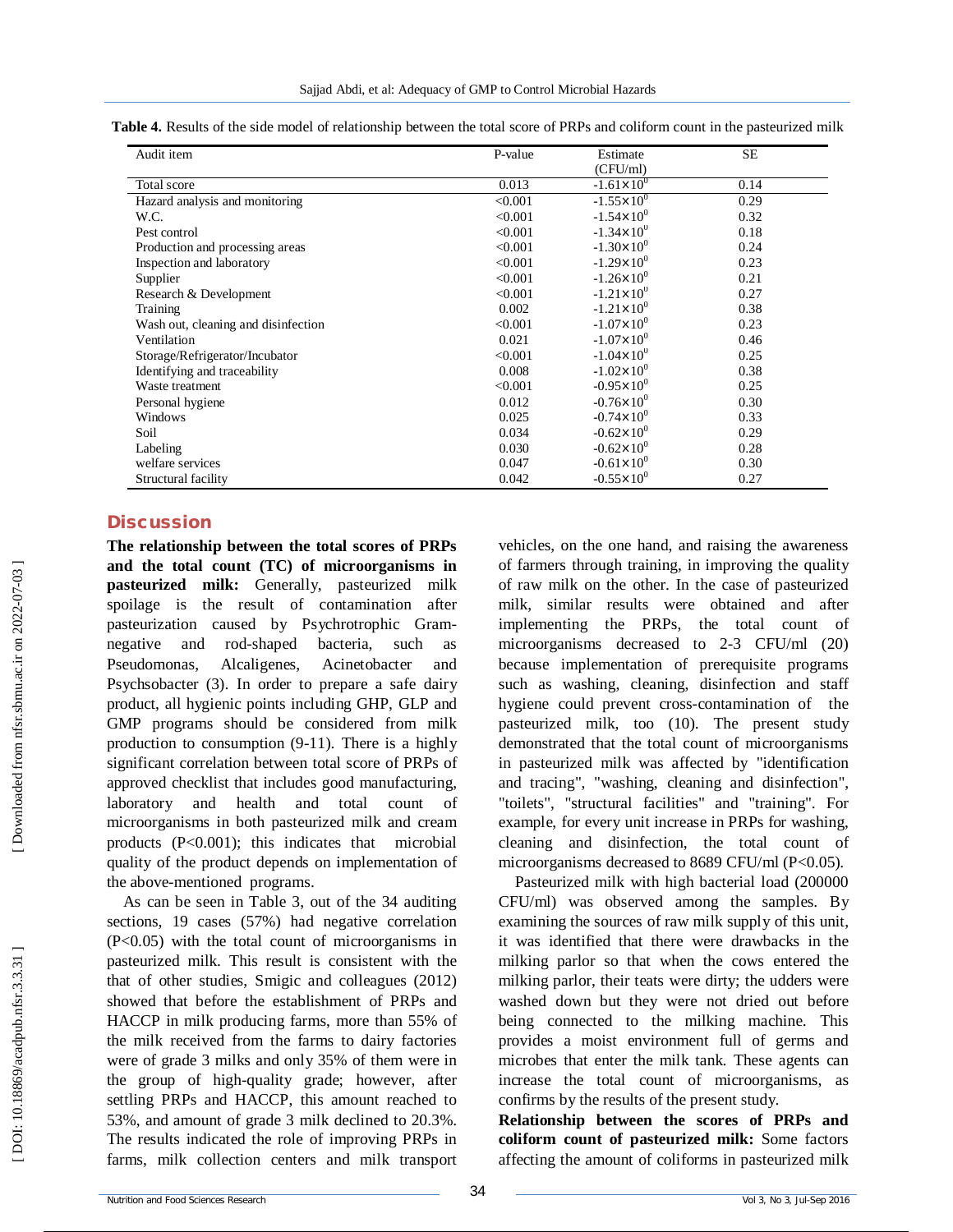are presented in Table 4 according to the degree of their effect. "Processing section", "washing, cleaning and disinfection", "warehouse" and "sanitation" are important in controlling the amount of coliforms.

Coliforms are organisms that are able to ferment lactose in the presence of bile salts at 37 ℃. This group includes many sera of E. coli, as well as microorganisms such as Citrobacter and Enterobacter that do not ferment fecal sources (3). Lopez and Stamford (1997) investigated the contamination centers of raw and pasteurized milk and found out that 60% of the samples were contaminated due to improper cleaning of milk storage tanks and the inadequate temperature (12). The results also showed a significant inverse relationship between the number of coliforms in the product and the degree of implementation of the PRPs of washing and cleaning that after the "Inspection and testing" audit had the greatest impact on the number of coliforms in the product. It is to be mentioned that in a study carried out by Lopes and Stamford (1997), inspection and testing (GLP) were not included in the audits.

Auditing regarding hazard and coliform count in the products is significant. By increasing every auditing unit, coliform could reduce to 1.55 CFU/ml. Milk spoilage is caused by thermophile microbes and cross -contamination. Cross Cross-contamination during milking and transportation, and other environmental factors cause Listeria contamination. Reduction of Listeriosis in the developed countries indicates microbial control procedure during production. The number of bacteria has been reduced by implementing HACCP, critical control points, and training public regarding food safety (13). Coliforms are destroyed by pasteurization so they are used as microbial indicators of pasteurization products. The auditing factor of production units has a reverse relation with coliform counts (14).

**Relation of total scores of PRPs and the number of E.coli in pasteurized milk:** E.coli existence indicates the possibility of pathogenic bacteria such as Salmonella and Shigella as well as other pathogenic organisms including viruses and parasites. According to the standards, there should be no E.coli in food and water.

Three samples of pasteurized milk were contaminated with E. coli; though the analysis was not statistically significant but their low levels in 468 samples were considerable. It seems that E.coli contamination of pasteurized milk above all is related to inadequate pasteurization process. Among the three samples contaminated with E.coli, two cases were

from the production units; according to the industry authorities, their pasteurization machines were not updated based on the standards. Although food infections caused by E. coli from pasteurized milk are rare, but in an outbreak in Scotland in 1994, one hundred people were infected by contamination of the transmitter tube from pasteurizer machine to the filling machine (17). Concerning the contamination of four samples of cream and three samples of the pasteurized milk with E.coli; however, it is statistically negligible, but the presence of these microorganisms in small production and non automatic units (the same result as Staph. aureus) is considerable and needs further investigation.

## **Conclusion**

According to the results of this study, approved PRPs assessment checklist has the ability to predict microbial parameters of pasteurized milk. So if the PRPs are better implemented and the score of production unit is higher, microbial indices will be significantly reduced. Regarding the relationship of checklist components and microbial indicators, it can be said the "training" audit has a reverse significant effect on all microbial indicators in pasteurized milk. Due to the high impact of this audit on microbial indicators, it is suggested that the audit points should be raised in the checklist. The audits "inspection and testing", "hazard identification and monitoring", and "washing, cleaning and sterilization" have a reverse significant effect (P<0.05) on the microbial indicators of pasteurized milk. It is noteworthy that this check list includes comprehensively the requirements of PRPs, HACCP and ISO 22000 program. More than 80% of the checklist score is in compliance with pre requisites, hence the title "checklist to evaluate a PRP for food and beverage production units" is appropriate but shouldn't be confused by universal acceptance of pre requisite definition. Since most of the microbial parameters were evaluated in this study, the audit "inspection and testing" received a relatively high score, indicating its importance in dairy product factories. While, despite its great effect in controlling and predicting the microbial indicators in some countries, this audit is not part of PRPs; it can be concluded that that the PRP checklist used in Iran is superior to that in other countries in this respect, but the only question is "how to name it and its discrepancy with international PRPs that, for instance, hazard identification and monitoring is not considered in them.